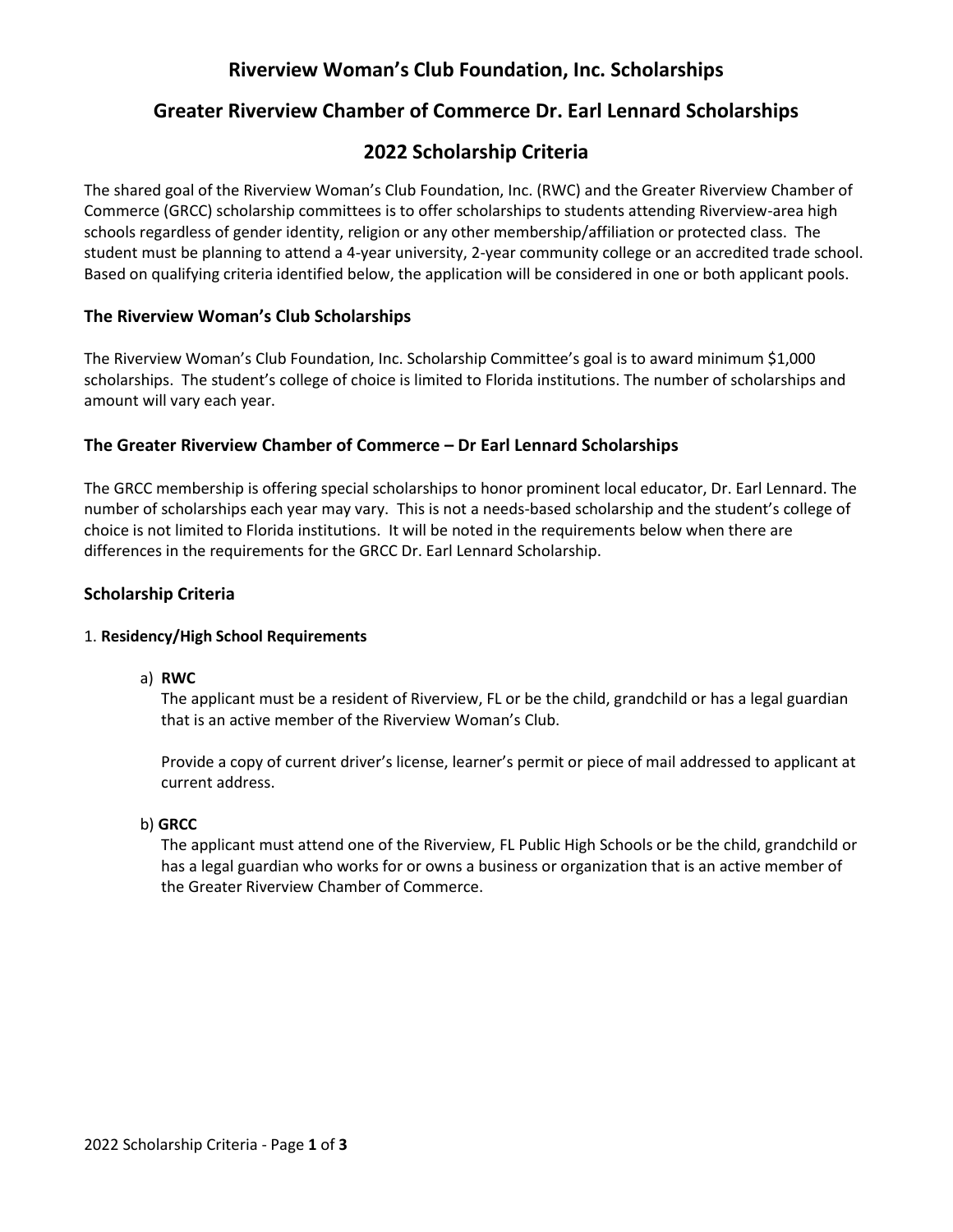#### 2. **Education Plans**

A 2022 high school graduate who has been accepted to one of the following: A two or four-year college or university or an accredited trade school.

#### a) **RWC**

The institution the applicant plans to attend, must be in the state of Florida.

#### b) **GRCC**

The institution the applicant plans to attend may either be inside or outside the state of Florida.

#### 3. **Demonstrate Academic Standing**

All applicants must demonstrate Academic Standing by providing all information, however, only the RWC breaks down the scholarships into the specific groups mentioned. The GRCC scholarship selection process will take all the information into consideration.

### **a. Class Rank**

**RWC Only:** More heavily weighed for Merit-Based Scholarship.

### b. **Weighted and Unweighted GPA**

### **RWC Only breakdown:**

- Have a 3.0 un-weighted GPA or better for Merit-Based and Community/Volunteerism Scholarships.
- Have a 2.5 or better GPA or better for Need-Based and Community College Scholarships.
- Have or a 2.0 for Trade School Scholarships.

### c. **Standardized Testing**

#### **RWC Only breakdown:**

- Best Composite ACT score of 21
- Best Combined SAT score (math, reading/writing) 1090
	- o Trade school scholarship applicants must have an 890 combined SAT or have passed the entrance exam or met the requirements for the school they plan on attending.

#### 4. **Community Service Hours**

## **RWC Only breakdown:**

- Achieve Community Service hours of 125 hours or more for High Community Volunteerism scholarship.
- Achieve Community Service hours of 80 hours or more for Merit-Based scholarship.
- Achieve Community Service hours of 40 hours or more for Community College, Need-Based or Trade School scholarships.

#### 5. **Financial Need – Only if Applying for an RWC Needs-Based Scholarship** (Does not apply to GRCC applicant)

If applying for a Needs-Based scholarship, provide the below information:

Attach a signed copy of the 1st and 2nd pages of Form 1040 from your parents' 2 most recent tax returns. If you have two parents with shared custody, include both parents' tax returns (Note: Black out all social security numbers).